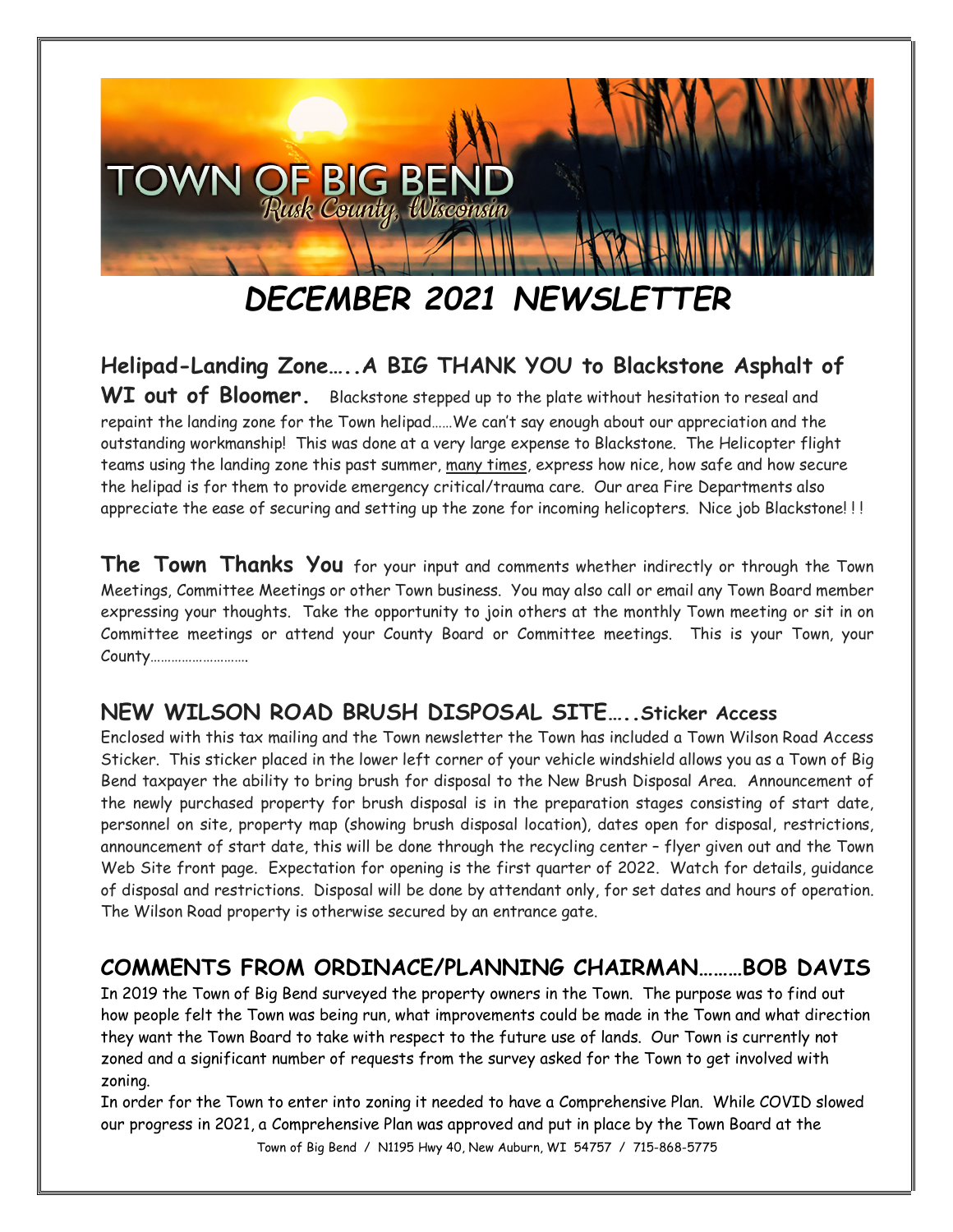November 2021 monthly meeting. At that meeting the Board formally requested the Ordinance/Planning Committee to do a full evaluation of zoning. Your committee met in November and started that project. We will be meeting again on Tuesday, December 14, 2021 at 9 AM at the Town Hall to continue compiling information regarding whether the Town should be zoned and whether we should accept Rusk County Zoning or enter into zoning on our own. All meetings are open to the public and input into this matter is encouraged.

This committee was formed at the request of former Town Chairman John Stencil. Since formation, the committee has completely gone over our Code of Ordinances, modifying many and eliminating roughly two thirds of the old Code where they merely cloned State Statute or were redundant or unenforceable. The committee is a volunteer organization made up of one Town Board member and 6 at large citizens. Your involvement is welcomed.

#### **COMMENTS FROM LEPC CHAIRMAN………BOB DAVIS**

#### **Local Emergency Planning Committee (LEPC)**

As this report is written the Emergency Planning Committee for the Town of Big Bend has had a very quiet year – there have been no emergencies that have required our attention. However, we are prepared if an event happens. We have upgraded our radio system to where all members can communicate with each other from any point in the Town. Training sessions are being planned for the winter of 2022. While our current member staffing is adequate, we are always looking for new people to join our group. Our goal of having a mobile response trailer continues. We feel we need at least \$10,000 before we can consider purchasing and equipping the unit. To date we have just under \$2,000 raised. We will accept, any generous cash donations, and would consider a donation of a 16 to 20 foot covered trailer. Please contact the Town Clerk or the LEPC Chairman, Bob Davis, if you wish to donate.

Your Local Emergency Planning Committee (LEPC) is a totally volunteer organization of your fellow citizens. The forming of this group was mandated by law after 9/11. If an emergency is called in our Town this group of citizens will be out checking on citizens who may need help, clearing roads for emergency vehicles and directing traffic until County and/or State help can arrive.

# **ARPA (AMERICAN RESCUE PLAN ACT OF 2021) FUNDS…..**

The Federal Government and then State of WI included the Town in providing ARPA (American Rescue Plan Act) Funds in 2 payments of \$18,212.33 one already received, the second amount expected in 2022. The Town Board is currently deciphering what the funds can be used for, i.e. Infrastructure (Roads), Covid Supplies, Loss ofTown Revenue, Public Safety, Fire Protection, other. The final decision has not been handed down as of this writing. Careful use of the funds has to be followed as it can affect the future revenues of the Town. The ARPA funds can be retained by the Town into 2024 so the funds can be used/dispersed per guidelines. The guidelines are broad today, the board would like more clarification.

# **TOWN ASSETS…..**

The Town continues to invest in itself for the benefit of Town citizens. This year the Town purchased a steel building and acreage located on Wilson Road. The Town is considering several uses for the property. One being storage, the maintenance part of the Town business was lacking good indoor storage for expensive equipment. The building has a large garage door and has a heated floor. Acreage of the property is approximately 29 acres. The Town receives many inquiries as to brush, leaves and concrete disposal area within the Town. The Board is currently making a Wilson Road property map and considering areas on the property for disposal of those items. The disposal will only be available to Town citizens. The board is deciding how to control that, possibly with some type of Town card or vehicle sticker. Each may require an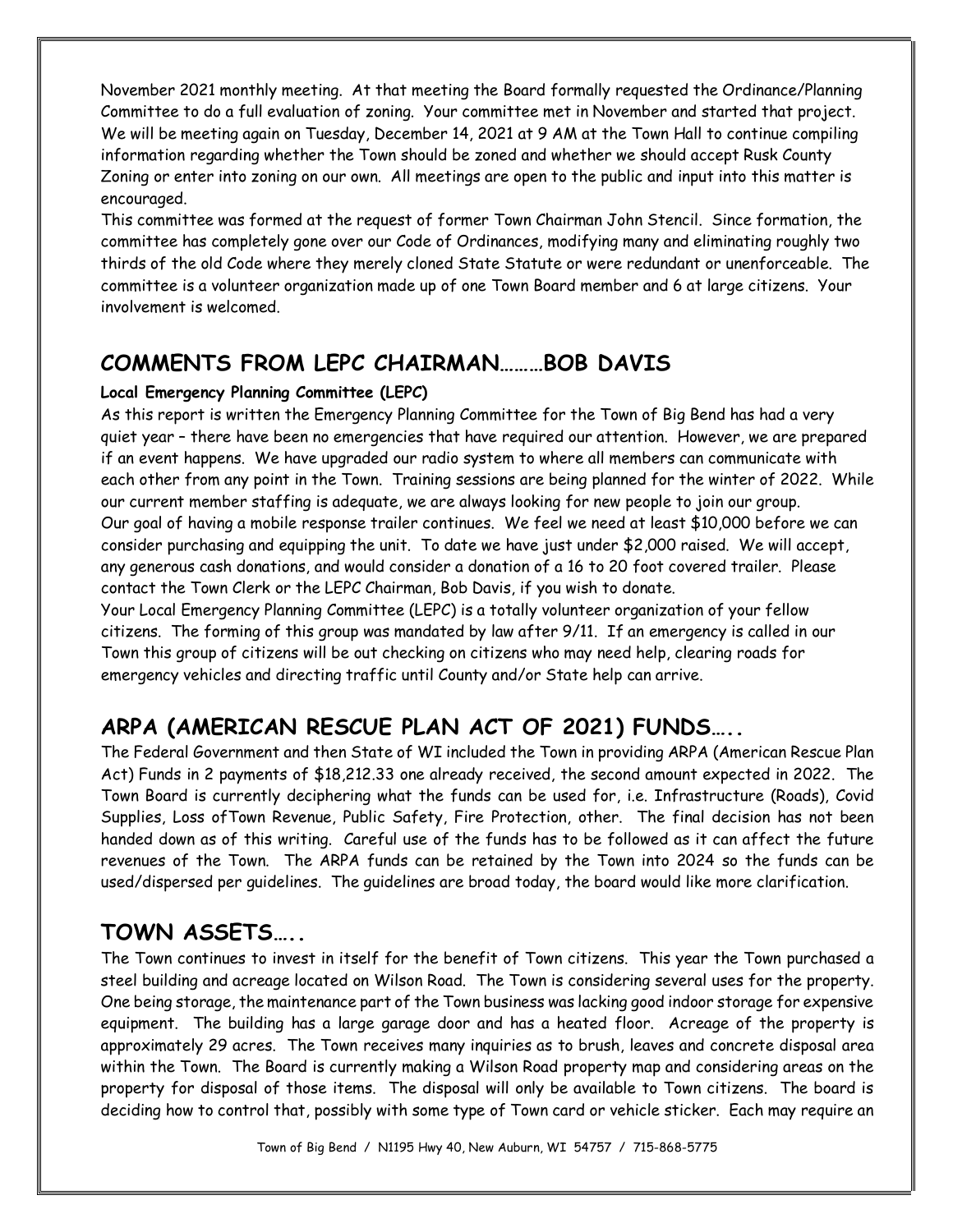annual fee. The fee would cover additional labor of Town personnel to be available at set times to direct citizens to the disposal area. Any input to the Board would be appreciated.

**ELECTIONS in 2022…..**First the Town would like to Thank each voter for their consideration in Social Distancing, masks and hand sanitizing for each election. *The Poll WORKERS appreciate that the new "normal" was accepted by everyone! Town Clerk, Sandy, would also like to Thank those WORKERS during a stressful time, please thank them also!*

## **ELECTION METHOD – NEW VOTING MACHINE in 2022…..**Town Clerk,

Sandy, was on a committee for discussion and selection of a new county wide voting machine. The decision by Towns and the County is to continue with the same company. The best part of this is the use of ARPA funds for the purchase. Rusk County decided to use County received ARPA funds to purchase a machine for each Town. Thank you Rusk County Clerk and Board! The largest change is that the new machines will be done by ballot marking and insertion. This will provide very accurate tabulation and quicker end of the day tallying and forwarding to the County Clerk for County-wide results. Purchase choice was to keep them uniform throughout the County for supplies, spares, repairs and updates. Expected delivery is near first quarter of 2022.

#### **2021 TAX PAYMENT INFORMATION…..How to pay my taxes**

**Payments by mail:** You may pay by mail at any time. Your receipt is not valid until your check clears the bank. We do not accept credit card payments.

**2022 Payment Dates in person at Town Hall:** Friday December 31, Saturday January 29 - - from 8am until 12 noon each day listed.

**Address Changes:** Please put the corrected address on your payment stub.

**Receipts:** Must include self-addressed stamped envelope if you want a return receipt for your payment. If you have multiple receipts, please send a large enough envelope with additional postage.

**Name Changes:** These cannot be changed by the Town Clerk. You must contact the Rusk County Register of Deeds. Have your actual deed changed for changes to take effect. The only exception is Personal Property.

Escrow Tax Payments: Please have your bank or lending institution verify your tax payment amount with you before sending a check. Over payments are costly to the Town. Smaller overpayment amounts will no longer be returned to the taxpayer due to the expense of processing to the Town.

## **TOWN HALL OFFICE HOURS…..How to reach the Town personnel**

All Town personnel are part time – Town Board, Clerk/Treasurer, Maintenance, others are volunteer's on committees. Our response to you will be as soon as possible. If we can't answer calls or return emails immediately Town Official's will get back to you as soon as possible. Office hours are during meetings, elections or by appointment. When the Town office is not staffed, leave a message on the Town Hall voice mail. Emergencies – Town Officials are listed in the web site, [www.townofbigbend.com](http://www.townofbigbend.com/) - Use "Town Contacts" tab.

#### **TOWN WEB SITE…..Your source of Town Information…..**

Check out the Town Web Site, [www.townofbigbend.com,](http://www.townofbigbend.com/) for the up to date town news. Important information will be on the main page, either as a "Spot Light" on the left, or "News and Notices" on the right. Calendar for the Town of Big Bend or area events is a great place to see Town Meetings scheduled.